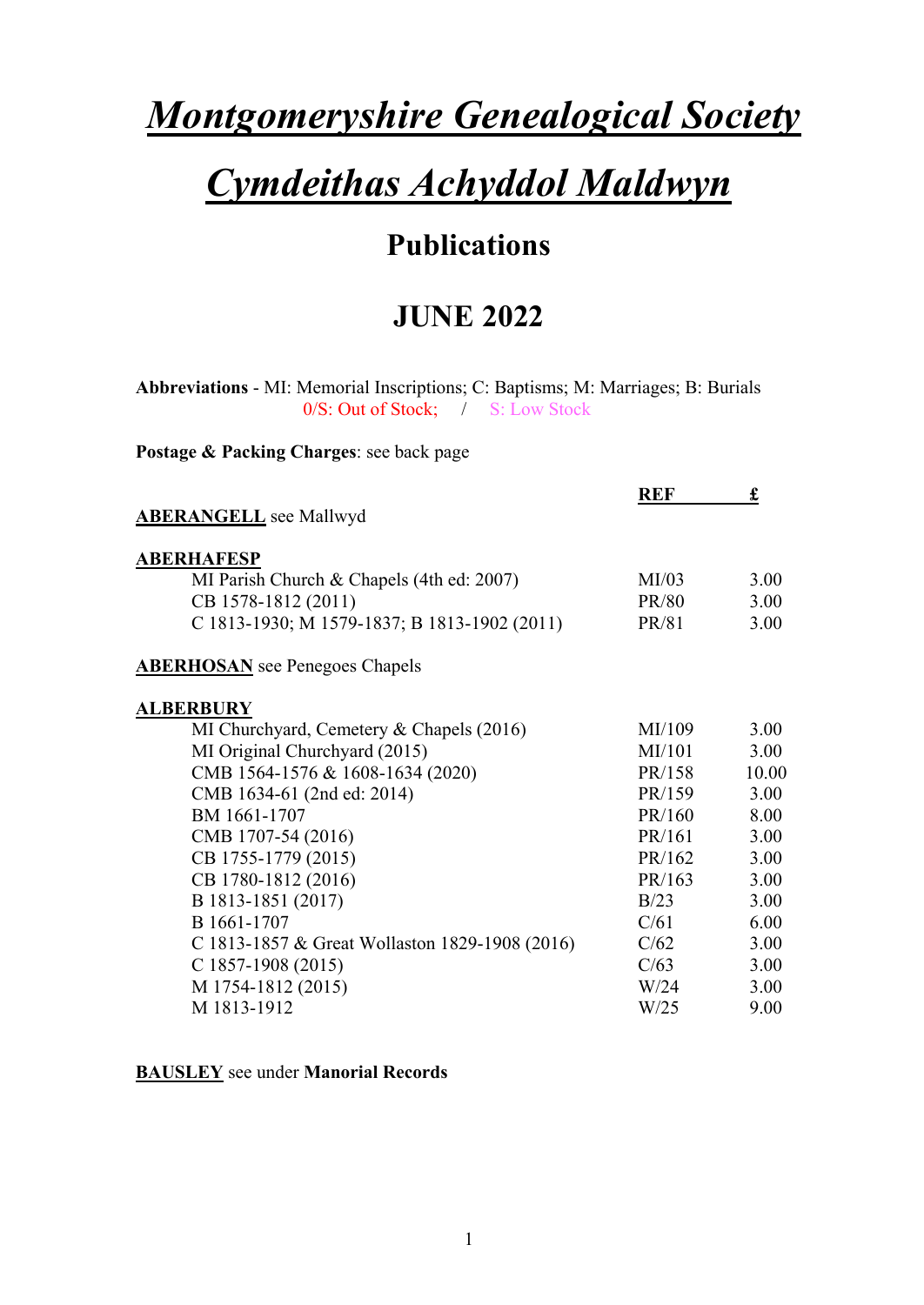|                                                   | <b>REF</b>       | £           |
|---------------------------------------------------|------------------|-------------|
| <b>BERRIEW</b>                                    |                  |             |
| MI Parish Church & Chapels (2013)                 | $MI/29$ O/S      | 3.00        |
| $MI$ Cemetery $(2011)$                            | MI/93            | 3.00        |
| CMB 1596-1670 (2006)                              | PR/41            | 3.00        |
| CMB 1671-1709 (2006)                              | PR/42            | 3.00        |
| CMB 1709-1740 (2006)                              | PR/43            | 3.00        |
| CB 1741-70; M 1741-54 (2007)                      | PR/44            | 3.00        |
| B 1771-1812; M 1754-1812 (2007)                   | PR/45            | 3.00        |
| B 1813-1864; M 1813-1837 (2007)                   | PR/46            | 3.00        |
| $C$ 1771-1812 (2007)                              | C/27             | 3.00        |
| C 1813-1842 (2007)                                | C/28             | 3.00        |
| <b>BETTWS CEDEWAIN</b>                            |                  |             |
| MI Parish Church & Chapels (2nd ed: 2004)         | MI/12            | 3.00        |
| CMB 1660-1738 (2012)                              | PR/85            | 3.00        |
| CB 1738-1812; M 1738-53 (2012)                    | PR/86            | 3.00        |
| C 1813-44; M 1754-1836; B 1813-57 (2011)          | PR/87            | 3.00        |
| <b>BUTTINGTON</b>                                 |                  |             |
| MI Parish Church Cemetery & Chapels               | $MI/51$ O/S      | <b>3.00</b> |
| CMB 1638/9, 1660-1736 (2012)                      | PR/92            | 3.00        |
| CB 1736-1812; M 1736-51 (2012)                    | PR/93            | 3.00        |
| C 1813-46; M 1754-1837; B 1813-1903 (2011)        | PR/94            | 3.00        |
| <b>BWLCHYCIBAU</b>                                |                  |             |
| MI Christ Church, Methodist Chapel & War Memorial | $MI/59$ O/S      | 3.00        |
| <b>CARNO</b>                                      |                  |             |
| MI Parish Church & Chapels (3rd ed: 2008)         | MI/40            | 3.00        |
| CB 1638-1735; M 1638-1753 (2012)                  | PR/114           | 3.00        |
| CB 1736-1812 (2012)                               | PR/115           | 3.00        |
| C 1813-1901; M 1754-1837; B 1813-65 (2011)        | PR/116           | 3.00        |
| <b>CASTLE CAEREINION</b>                          |                  |             |
| MI Parish Church & Chapels (2nd ed: 2005)         | MI/14            | 3.00        |
| CMB 1663-1743 (2nd ed: 2008)                      | PR/03            | 3.00        |
| CB 1743-1753 (2003)                               | <i>PR/04 O/S</i> | <b>3.00</b> |
| C 1789-1856 (2nd ed: 2007)                        | C/15             | 3.00        |
| B 1789-1877 (2nd ed: 2014)                        | $B/13$ $L/S$     | 3.00        |
| M 1754-1837 (2004)                                | $W/09$ O/S       | 3.00        |
| <b>CEMMAES</b>                                    |                  |             |
| MI Parish Church (2011)                           | MI/94            | 3.00        |
| MI Chapels (2011)                                 | MI/95            | 3.00        |
| M 1670-1837; B 1688-1812 (2011)                   | PR/99            | 3.00        |
| C 1813-1927; B 1813-1863 (2011)                   | PR/100           | 3.00        |
| C 1668-1812 (2011)                                | C/39             | 3.00        |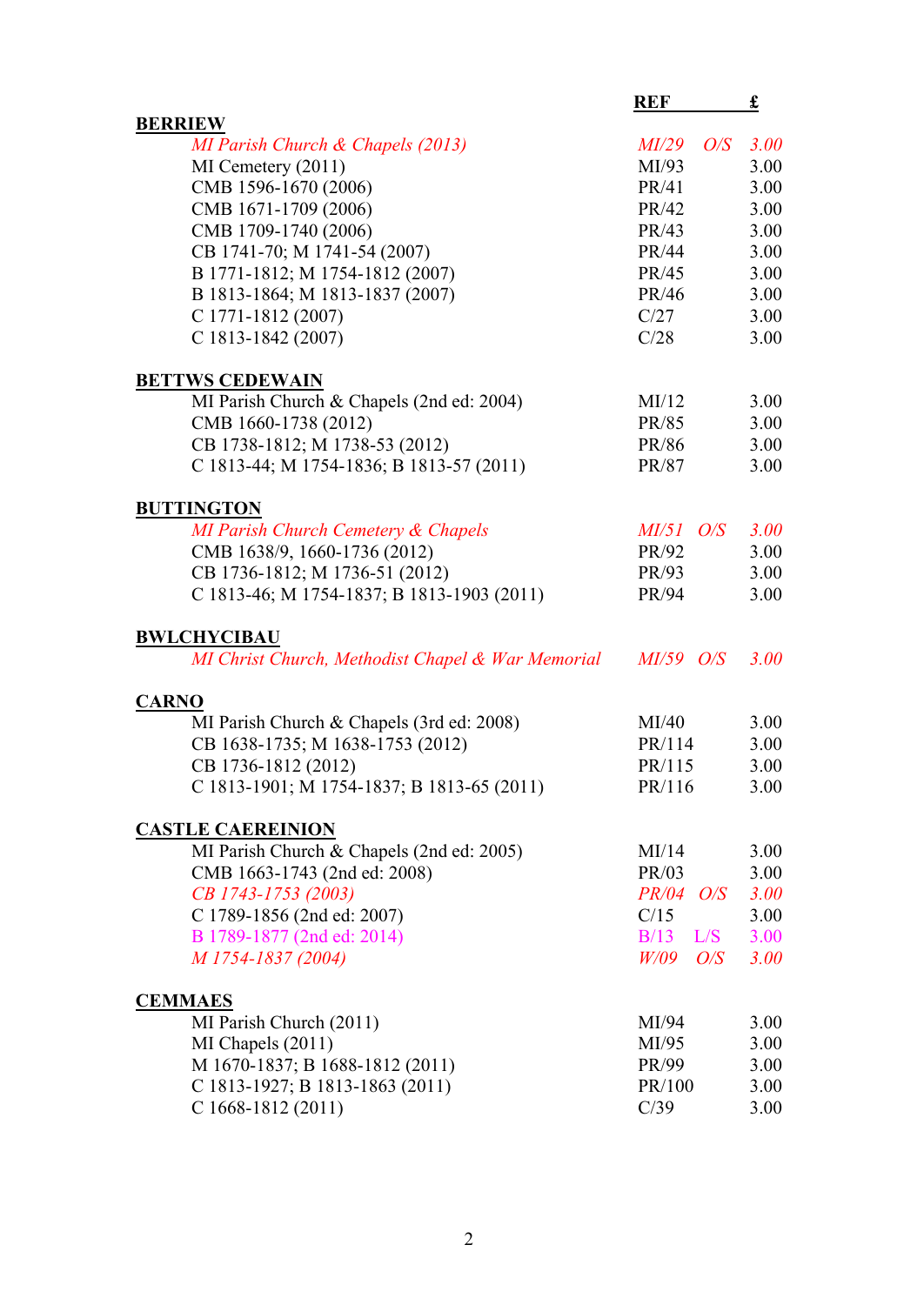|                                                        | <b>REF</b>         | <u>£</u>    |
|--------------------------------------------------------|--------------------|-------------|
| <b>CHURCHSTOKE</b>                                     |                    |             |
| MI Parish Church & Chapels (2nd ed: 2008)              | MI/33              | 3.00        |
| MI Cemetery (1999)                                     | $MI/34$ L/S        | 3.00        |
| CMB 1558-1600/1 (2011)                                 | PR/129             | 3.00        |
| CMB 1601-1642/3 (2012)                                 | PR/130             | 3.00        |
| CMB 1643-1700/1 (2012)                                 | PR/131             | 3.00        |
| CMB 1701-1729/30 (2012)                                | PR/132             | 3.00        |
| CB 1730-1773; M 1730-1754 (2013)                       | PR/133             | 3.00        |
| CB 1774-1812 (2013)                                    | PR/134             | 3.00        |
| $\blacktriangledown$<br>C 1813-1853 (2013)             | C/52               | 3.00        |
| C 1853-1903 (2012)                                     | C/53               | 3.00        |
| M 1754-1812 (2012)                                     | W/21               | 3.00        |
| M 1813-1926 (2013)                                     | W/22               | 3.00        |
| Banns 1823-1908 (2013)                                 | W/23               | 3.00        |
| B 1813-1891 (2013)                                     | B/21               | 3.00        |
| B 1891-1963 (2013)                                     | B/22               | 3.00        |
|                                                        |                    |             |
| <b>CRIGGION</b>                                        |                    |             |
| MI Parish Church (2000)                                | MI/31              | 3.00        |
|                                                        |                    |             |
| <b>DAROWEN</b>                                         |                    |             |
| MI Parish Church (2nd ed: 2014)                        | $MI/43$ $L/S$ 3.00 |             |
| MI Chapels (2001)                                      | $MI/46$ O/S        | <b>3.00</b> |
| C 1791-1812; M 1633-1754; B 1633-1812 (2011)           | PR/101             | 3.00        |
| C 1813-76; M 1754-1837; B 1813-71 (2011)               | PR/102             | 3.00        |
| $C$ 1633-1790 (2011)                                   | C/40               | 3.00        |
|                                                        |                    |             |
| <b>DOLANOG</b>                                         |                    |             |
| MI Parish Church & Chapel (2007)                       | MI/77              | 3.00        |
|                                                        |                    |             |
| <b>DOLFOR</b>                                          |                    |             |
| MI Parish Church & Chapels (2002)                      | MI/53              | 3.00        |
|                                                        |                    |             |
| <b>DYLIFE</b> see Llanbrynmair Parish Church & Chapels |                    |             |
|                                                        |                    |             |
| <b>FORDEN</b>                                          |                    |             |
| MI Parish Church, Chapel & Workhouse (2nd ed: 2010)    | MI/37              | 3.00        |
| C 1601-1723; B 1598-1724 (2012)                        | PR/117             | 3.00        |
| CB 1724-1794 (2013)                                    | PR/118             | 3.00        |
| CB 1795-1812; M 1598-1837 (2012)                       | PR/119             | 3.00        |
| C 1813-41 (Workhouse 1813-63); B 1813-1849 (2011)      | PR/120             | 3.00        |
|                                                        |                    |             |
| <b>GARTHBEBIO</b>                                      |                    |             |
| MI Parish Church & Chapels (2nd ed: 2005)              | MI/62              | 3.00        |
| CMB 1667-1759 (2006)                                   | PR/25              | 3.00        |
| CMB 1760-1812 (2006)                                   | PR/26              | 3.00        |
| C 1813-1925; B 1813-1903; M 1813-37 (2006)             | PR/27              | 3.00        |
|                                                        |                    |             |

**GREAT WOLLASTON** see Alberbury & Great Wollaston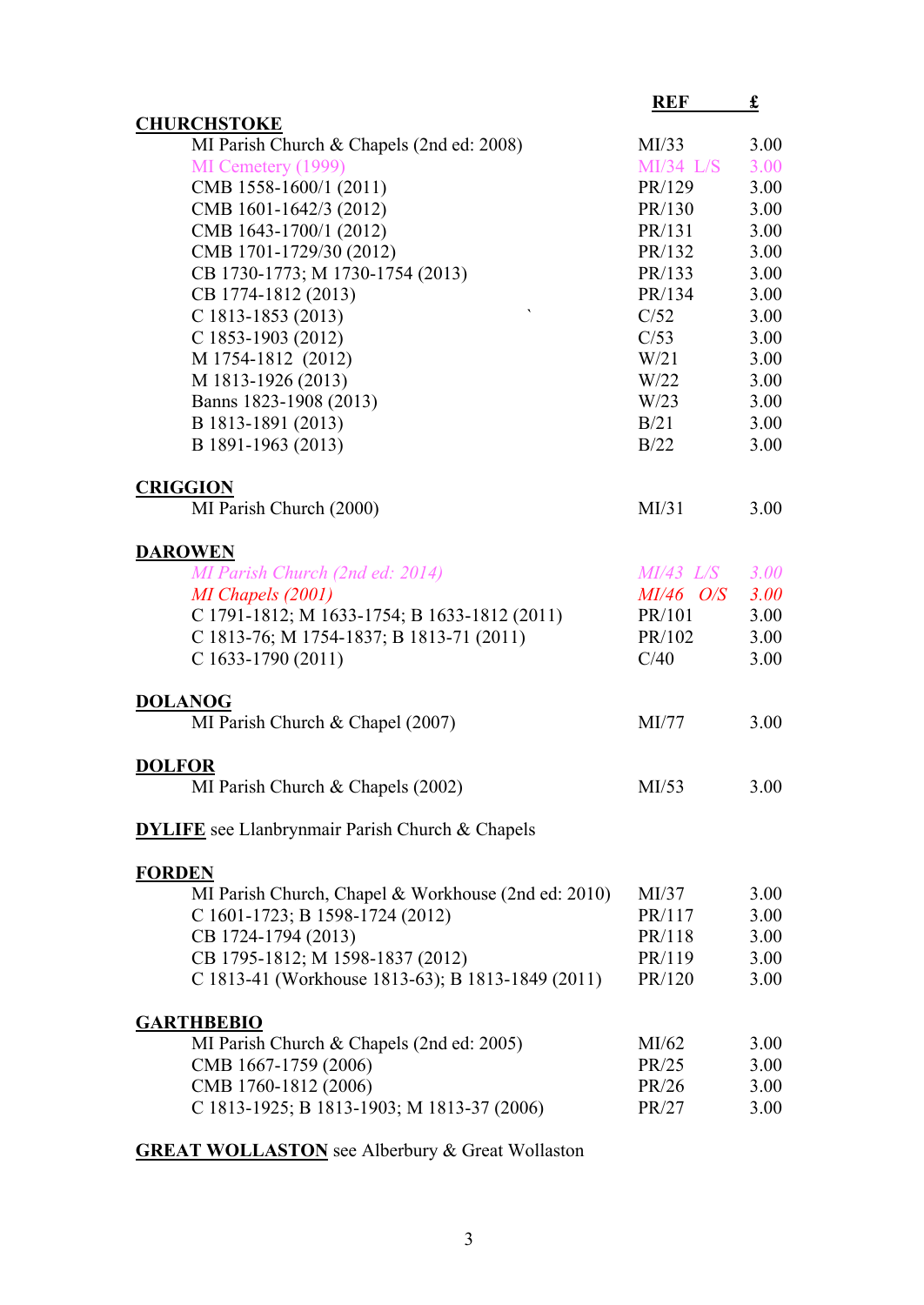|                                                      | <b>REF</b>     | £           |
|------------------------------------------------------|----------------|-------------|
| <b>GUILSFIELD</b>                                    |                |             |
| MI Parish Church & Chapels (2nd ed: 2002)            | MI/38 L/S 3.00 |             |
| MI Cemetery (2nd ed: 2006)                           | MI/39          | 3.00        |
| CMB 1573-1609 (2nd ed: 2014)                         | PR/30          | 3.00        |
| CMB 1609-1642 (2nd ed: 2014)                         | $PR/31$ $L/S$  | 3.00        |
| CMB 1667-1696 (2nd ed: 2011)                         | PR/32          | 3.00        |
| CMB 1696-1728 (2nd ed: 2014)                         | PR/33          | 3.00        |
| CMB 1728-1745 (2006)                                 | PR/34          | 3.00        |
| CB 1745-1772; M 1745-1754 (2005)                     | PR/35          | 3.00        |
| C 1772-1812 (2008)                                   | C/32           | 3.00        |
| $C$ 1813-1863 (2010)                                 | C/33           | 3.00        |
| C 1863-1895 (2012)                                   | C/34           | 3.00        |
| C 1895-1960 (2012)                                   | C/35           | 3.00        |
| M 1754-1837 (2007)                                   | W/14           | 3.00        |
| M 1837-1878 (2012)                                   | W/15           | 3.00        |
| B 1772-1812 (2008)                                   | B/19           | 3.00        |
| B 1813-1875 (2008)                                   | B/20           | 3.00        |
|                                                      |                |             |
| <b>HIRNANT</b>                                       |                |             |
| MI Parish Church & Chapel (3rd ed: 2009)             | MI/15          | 3.00        |
| M 1601-1958; B 1600-1990 (2008)                      | PR/53          | 3.00        |
| C 1600-1992 (2008)                                   | C/29           | 3.00        |
| <b>HYSSINGTON</b>                                    |                |             |
| MI Parish Church & Chapels (2nd ed: 2005)            | MI/67          | 3.00        |
| CMB 1598-1700 (2012)                                 | PR/126         | 3.00        |
| CMB 1701-1812 (2012)                                 | PR/127         | 3.00        |
| C1813-1902; B 1813-1969; M 1813-1988 (2012)          | PR/128         | 3.00        |
| <b>KERRY</b>                                         |                |             |
| MI Parish Church (2008)                              | MI/83          | 3.00        |
| MI Cemetery & Chapels (2008)                         | MI/84          | 3.00        |
| MB 1602-1658 (2013)                                  | PR/150         | 3.00        |
| CMB 1659-1708 (2013)                                 | PR/151         | 3.00        |
| CB 1708-1760; M 1708-1754 (2013)                     | PR/152         | 3.00        |
| M 1754-1837; B 1761-1812 (2012)                      | PR/153         | 3.00        |
| C 1838-1844; B 1813-1860 (2013)                      | PR/154         | 3.00        |
| C 1813-1837                                          | $C/07$ $O/S$   | <b>3.00</b> |
| $C$ 1602-1658 (2013)                                 | C/54           | 3.00        |
| C 1761-1812 (2012)                                   | C/59           | 3.00        |
|                                                      |                |             |
| <b>LEIGHTON</b>                                      |                |             |
| MI Parish Church (2000)                              | MI/47          | 3.00        |
| <b>LLANBADARN FYNYDD</b> (Radnorshire):              |                |             |
| Padarn's Friendly Society Minute Book (2nd ed: 2004) | MISC/01        | 2.00        |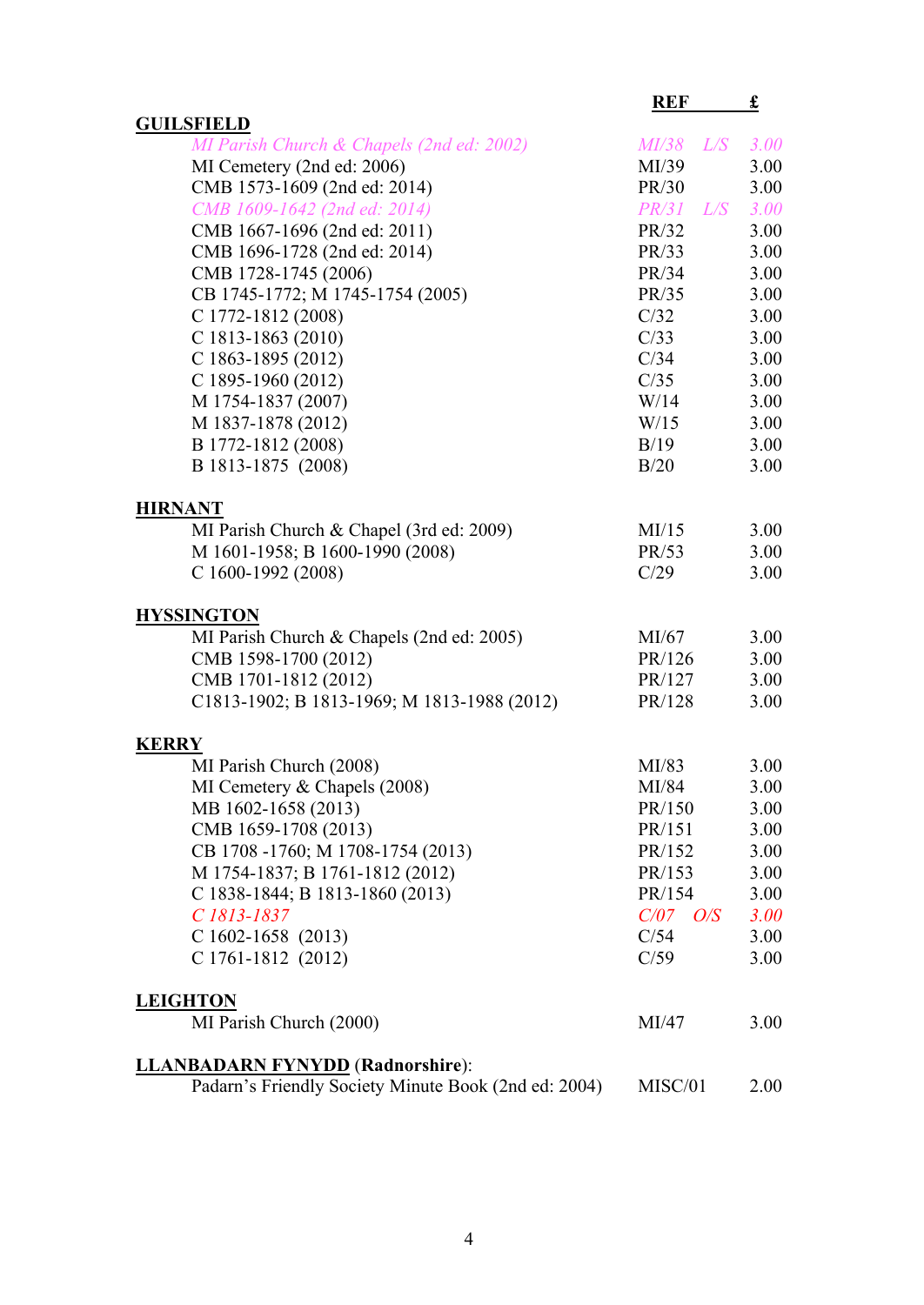|                                                                       | <b>REF</b>   | £           |
|-----------------------------------------------------------------------|--------------|-------------|
| <b>LLANBRYNMAIR</b>                                                   |              |             |
| MI Parish Church, Dylife & Chapels (2nd ed: 2005)                     | $MI/42$ O/S  | <b>3.00</b> |
| MI Yr Hen Gapel (2nd ed: 2006)                                        | MI/41<br>O/S | 3.00        |
| C 1663-1812 (2013)                                                    | C/57         | 3.00        |
| C 1813-1899 (2011)                                                    | C/58         | 3.00        |
| M 1663-1904 (2010)                                                    | W/20         | 3.00        |
| B 1663-1711 (2nd ed: 2013)                                            | B/03         | 3.00        |
| B 1711-1749 (2nd ed: 2014)                                            | B/04         | 3.00        |
| B 1749-1793 (2nd ed: 2013)                                            | B/05         | 3.00        |
| B 1794-1812 (2nd ed: 2008)                                            | B/06         | 3.00        |
| B 1813-1837 (2nd ed: 2006)                                            | $B/07$ $O/S$ | 3.00        |
| <b>LLANDINAM</b>                                                      |              |             |
| MI Parish Church (3rd ed: 2007)                                       | MI/18        | 3.00        |
| MI Chapels (4th: 2008)                                                | MI/19        | 3.00        |
| M 1591-1754; B 1587-1771 (2010)                                       | PR/107       | 3.00        |
| CB 1772-1812; M 1754-1812 (2010)                                      | PR/108       | 3.00        |
| C 1813-47; M1813-37: B 1813-61 (2010)                                 | PR/109       | 3.00        |
| C 1589-1712 (2013)                                                    | C/48         | 3.00        |
| C 1712-1771 (2012)                                                    | C/49         | 3.00        |
| Llandinam Country Magazine Script of Radio Programme MISC/02 L/S 3.00 |              |             |
| <b>LLANDRINIO</b>                                                     |              |             |
| MI Parish Church & Chapels (2009)                                     | MI/85        | 3.00        |
| CMB 1662-1745 (2009)                                                  | PR/61        | 3.00        |
| CMB 1745-1812 (2009)                                                  | PR/62        | 3.00        |
| C 1813-43; M 1813-37; B 1813-84 (2009)                                | PR/63        | 3.00        |
| <b>LLANDYSILIO</b>                                                    |              |             |
| <b>MI Parish Church</b>                                               | $MI/17$ O/S  | 3.00        |
| CB 1662-1753; M 1662-1754 (2012)                                      | PR/70        | 3.00        |
| CB 1753-1812; M 1754-1837 (2011)                                      | PR/71        | 3.00        |
| C 1813-1963; B 1813-1872 (2011)                                       | PR/72        | 3.00        |
| <b>LLANDYSIL</b>                                                      |              |             |
| MI Parish Church & Chapels (2nd ed: 2007)                             | MI/11        | 3.00        |
| CB 1671-1757; M 1671-1754 (2012)                                      | PR/121       | 3.00        |
| CB 1758-1812; M 1755-1812 (2012)                                      | PR/122       | 3.00        |
| C 1813-48; M 1813-37; B 1813-78 (2011)                                | PR/123       | 3.00        |
| <b>LLANERFYL</b>                                                      |              |             |
| MI Parish Church (2nd ed: 2003)                                       | MI/49        | 3.00        |
| MI Chapels & Nonconformist Cemetery (2nd ed: 2014)                    | MI/50<br>O/S | 3.00        |
| CMB 1626-1685 (2004)                                                  | PR/11<br>O/S | <b>3.00</b> |
| CMB 1685-1735 (2nd ed: 2013)                                          | PR/12        | 3.00        |
| MB 1736-1812 (2nd ed: 2008)                                           | PR/13        | 3.00        |
| C 1813-57; M 1813-37; B 1813-55 (2nd ed: 2008)                        | PR/14        | 3.00        |
| C 1736-1812 (2nd ed: 2014)                                            | $C/19$ $L/S$ | 3.00        |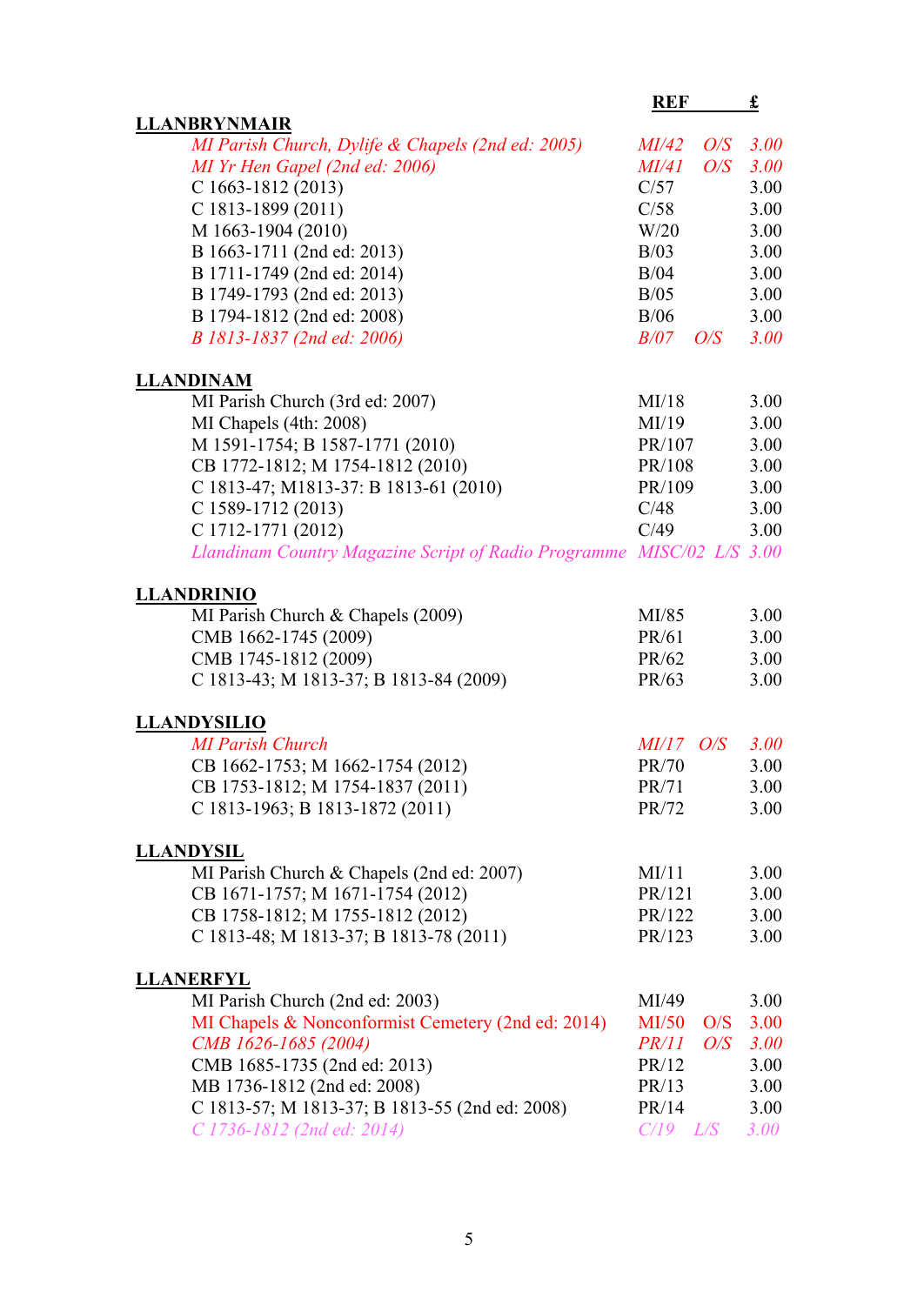|                                                | <b>REF</b>         | $\mathbf f$ |
|------------------------------------------------|--------------------|-------------|
| <b>LLANFAIR CAEREINION</b>                     |                    |             |
| MI Parish Church (3rd ed: 2008)                | MI/07              | 3.00        |
| MI Chapels (3rd ed: 2007)                      | MI/24              | 3.00        |
| <b>MI Erw Ddwr Cemetery (2004)</b>             | $MI/64$ O/S        | 3.00        |
| CMB 1608-1679 (2012)                           | PR/65              | 3.00        |
| CMB 1680-1723 (2012)                           | PR/66              | 3.00        |
| CB 1723-1772 (2011)                            | PR/67              | 3.00        |
| CB 1773-1812 (2011)                            | PR/68              | 3.00        |
| C 1813-92; B 1813-50 (2010)                    | PR/69              | 3.00        |
| M 1723-1837 (2011)                             | W/18               | 3.00        |
|                                                |                    |             |
| <b>LLANFECHAIN</b>                             |                    |             |
| MI Parish Church & Chapel (2nd ed: 2009)       | MI/22              | 3.00        |
| CMB 1603-1707                                  | $PR/22$ O/S        | 3.00        |
| MB 1707-1812                                   | $PR/23$ $O/S$ 3.00 |             |
| CMB C1813-1863 M1813-1837 B1813-1880           | PR/24 O/S 3.00     |             |
| C 1707-1812                                    | $C/22$ $L/S$       | 3.00        |
|                                                |                    |             |
| LLANFIHANGEL-YNG-NGWYNFA                       |                    |             |
| MI Parish Church, Cem & Chaps (2nd ed: 2014)   | MI/99              | 3.00        |
| C 1662-1812 (2008)                             | C/30               | 3.00        |
| M 1662-1813; B 1662-1812 (2008)                | PR/54              | 3.00        |
| C 1813-69; Mar 1813-37; B 1813-64 (2008)       | PR/55              | 3.00        |
|                                                |                    |             |
| <b>LLANFYLLIN</b>                              |                    |             |
| MI Parish Church & Chapels (2nd ed: 2006)      | $MI/54$ $O/S$ 3.00 |             |
| MI Original Churchyard (2007)                  | $MI/76$ $L/S$      | 3.00        |
| MI Cemetery (2nd ed: 2012)                     | MI/55              | 3.00        |
| M 1669-1729; B 1665-1728 (2008)                | PR/56              | 3.00        |
| CB 1728-1751; M 1728-1754 (2008)               | PR/57              | 3.00        |
| CB 1752-1787 (2009)                            | PR/58              | 3.00        |
| C 1788-1812; M 1754-1837 (2008)                | PR/59              | 3.00        |
| $C$ 1654-1728 (2007)                           | C/24               | 3.00        |
| C 1813-1875 (2008)                             | C/25               | 3.00        |
| Wesleyan Circuit C 1811-1866 (2010)            | C/41               | 3.00        |
| Wesleyan Circuit C 1867-1951 (2010)            | C/42               | 3.00        |
| B 1813-1855 (2008)                             | B/18               | 3.00        |
|                                                |                    |             |
| <b>LLANGADFAN</b>                              |                    |             |
| <b>MI Parish Church</b>                        | $MI/57$ O/S        | 3.00        |
| MI Chapels & Cemetery (2004)                   | MI/58<br>O/S       | 3.00        |
| CMB 1673-1716 (2nd ed: 2011)                   | PR/37              | 3.00        |
| CB 1717-71; M 1717-54 (2nd ed: 2011)           | PR/38              | 3.00        |
| CB 1772-1812; M 1754-1812 (2nd ed: 2011)       | PR/39              | 3.00        |
| C 1813-79; B 1813-73; M 1813-37 (2nd ed: 2012) | PR/40              | 3.00        |
|                                                |                    |             |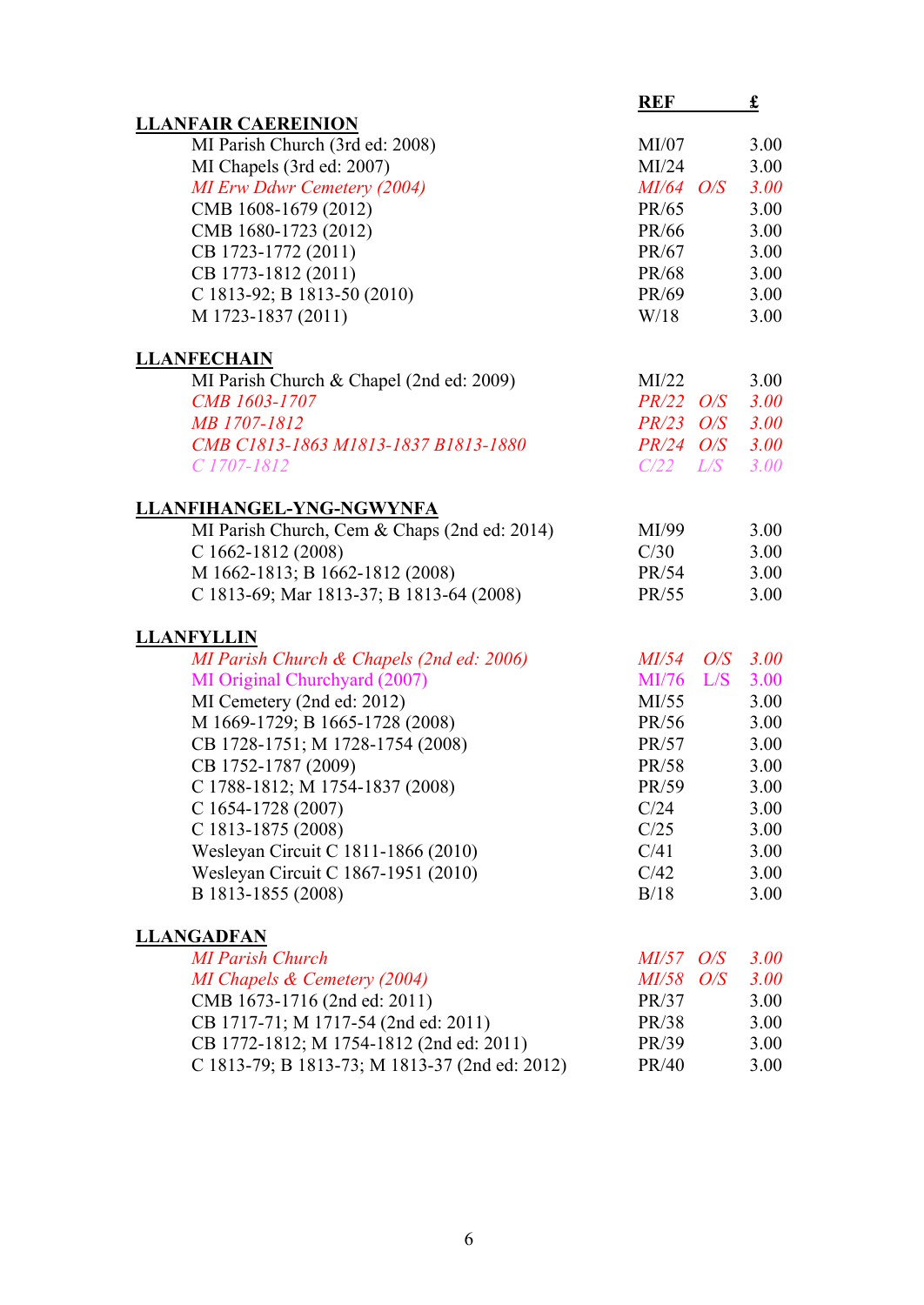|                                                                                       | <b>REF</b>         | £           |
|---------------------------------------------------------------------------------------|--------------------|-------------|
| <b>LLANGURIG</b>                                                                      |                    |             |
| MI Parish Church (2nd ed: 2008)                                                       | MI/78              | 3.00        |
| MI Nonconformist Cemetery & Chapels (2nd ed: 2008)                                    | MI/79              | 3.00        |
| M 1677-1754; B 1677-1812 (2012)                                                       | PR/105             | 3.00        |
| M 1754-1837; B 1813-1875 (2012)                                                       | PR/106             | 3.00        |
| $C$ 1677-1757 (2013)                                                                  | C/45               | 3.00        |
| C 1758-1812 (2013)                                                                    | C/46               | 3.00        |
| C 1813-1861 (2012)                                                                    | C/47               | 3.00        |
|                                                                                       |                    |             |
| <b>LLANGYNIEW</b>                                                                     |                    |             |
| MI Parish Church & Chapels (2nd ed: 2006)                                             | MI/35              | 3.00        |
| CMB 1584-1683 (2004)                                                                  | $PR/18$ $L/S$      | 3.00        |
| CMB 1684-1729 (2004)                                                                  | PR/19              | 3.00        |
| MB 1729-1813 (2004)                                                                   | $PR/20$ O/S        | <b>3.00</b> |
| CMB C1813-1914 M1813-1837 B1813-1895 (2013)                                           | PR/21              | 3.00        |
| $C1729-1812(2004)$                                                                    | C/21<br>O/S        | 3.00        |
| <b>LLANGYNOG, PENYBONTFAWR &amp; PENNANT MELANGELL</b>                                |                    |             |
| <b>MI Penybontfawr Parish Church</b>                                                  | $MI/27$ O/S        | 3.00        |
| MI Chapels (2nd ed: 1999)                                                             | MI/16              | 3.00        |
| MI St Cynog Parish Church & Chapels (2012)                                            | MI/97              | 3.00        |
| MI St Melangell, Pennant Melangell (2nd ed: 2003)                                     | $MI/32$ $L/S$      | 3.00        |
| St Cynog B1662-1885 M1662-1837                                                        | PR/47              | 3.00        |
| St Melangell: CMB 1662-1812 (2007)                                                    | PR/48              | 3.00        |
| St Melangell & St Thomas, Penybontfawr:                                               |                    |             |
| C 1813-1991; B 1813-1953; M 1813-1837 (2007)                                          | <i>PR/49 O/S</i>   | 3.00        |
| St Cynog: C 1662-1870 (2007)                                                          | C/26               | 3.00        |
| <b>LLANIDLOES</b>                                                                     |                    |             |
| MI Chapels (2016)                                                                     | $MI/44$ O/S        | <b>3.00</b> |
|                                                                                       | MI/45              | 3.00        |
| MI Parish Church (3rd ed: 2010)<br>MI Newchapel (3rd ed: 2005)                        | MI/25              | 3.00        |
|                                                                                       | MI/112             |             |
| MI Dolhafren Cemetery: Blocks 1-6 (2017)<br>MI Dolhafren Cemetery: Blocks 7-10 (2017) |                    | 3.00        |
|                                                                                       | MI/113             | 3.00        |
| MI Dolhafren Cemetery: Blocks 11-14 (2017)                                            | MI/114             | 3.00        |
| MI Dolhafren Cemetery: Blocks 15-18 (2017)                                            | MI/115             | 3.00        |
| C 1616-1711; B 1614-1711 (2010)                                                       | PR/110             | 3.00        |
| CB 1711-1740; M 1614-1753 (2012)                                                      | PR/111             | 3.00        |
| C 1740-1762; B 1740-1812 (2012)                                                       | PR/112             | $L/S$ 3.00  |
| C 1831-1874; B 1813-1840 (2010)                                                       | PR/113             | $L/S$ 3.00  |
| $C$ 1763-1803 (2013)                                                                  | C/50               | 3.00        |
| C 1804-1830 (2010)                                                                    | C/51               | 3.00        |
| M 1754-1837 (2012)                                                                    | W/19               | 3.00        |
| D.H. Mills Letters (1999)                                                             | MISC/05            | 2.00        |
| <b>LLANLLUGAN</b>                                                                     |                    |             |
| MI Parish Church & Chapels (2nd ed: 2014)                                             | $M\!I\!/28$<br>L/S | <b>3.00</b> |
| CB 1603-1790; M 1603-1753 (2012)                                                      | PR/76              | 3.00        |
| CB 1791-1991; M 1754-1838 (2011)                                                      | PR/77              | 3.00        |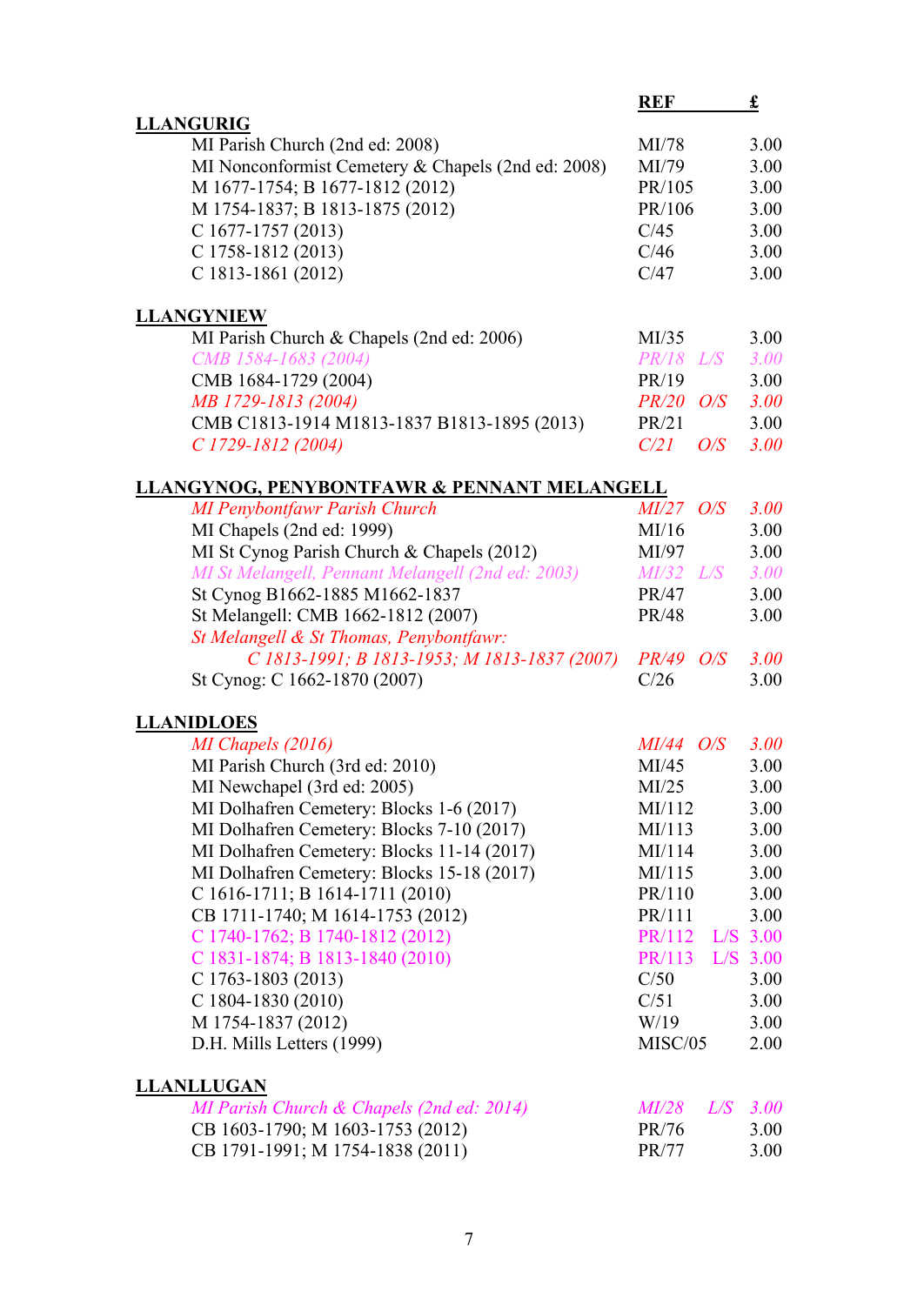|                                                  | <b>REF</b>              | £           |
|--------------------------------------------------|-------------------------|-------------|
| <b>LLANLLWCHAIARN</b>                            |                         |             |
| MI Parish Church (2nd ed: 2004)                  | $MI/23$ $L/S$ 3.00      |             |
| MI All Saints & RC Churches & Chapels (2005)     | MI/70                   | 3.00        |
| CMB 1658-1730 (2004)                             | <b>PR/08</b> L/S        | 3.00        |
| CMB 1730-1812                                    | PR/09                   | 3.00        |
| C 1813-47; M 1813-37; B 1813-42 (2nd ed: 2011)   | PR/10                   | 3.00        |
| Newtown & Llanllwchaiarn: Register of Successful |                         |             |
| <i>Vaccinations 1856-1859 (2001)</i>             | <i>MISC/07 L/S 2.00</i> |             |
| <b>LLANMEREWIG</b>                               |                         |             |
| MI Parish Church (2nd ed: 1999)                  | MI/08                   | 3.00        |
| CMB 1661-1812 (2015)                             | PR/148                  | 3.00        |
| C 1813-1899; B 1813-1929; M 1813-1929 (2014)     | PR/149                  | 3.00        |
| <b>LLANRHAIADR YM MOCHNANT</b>                   |                         |             |
| MI Parish Church (2010)                          | $MI/90$ O/S             | 3.00        |
| MI Cemetery & Chapels (2010)                     | MI/02                   | 3.00        |
| B 1813-53; M 1812-39 (2009)                      | PR/60                   | 3.00        |
| C 1813-47 (2008)                                 | C/31                    | 3.00        |
| <b>LLANSANTFFRAID</b>                            |                         |             |
| MI Parish Church (2005)                          | MI/69                   | 3.00        |
| MI Chapels & Nonconformist Cemetery (2004)       | MI/65                   | 3.00        |
| CMB 1582-1615 (2004)                             | PR/15                   | 3.00        |
| CMB 1653-1712 (2004)                             | $PR/16$ O/S             | <b>3.00</b> |
| CB 1712-57; M 1712-54 (2005)                     | PR/17                   | 3.00        |
| B 1757-1851 (2004)                               | $B/16$ $O/S$            | <b>3.00</b> |
| C 1757-1838 (2004)                               | C/20                    | 3.00        |
| M 1754-1837 (2004)                               | $W/11$ O/S              | 3.00        |
| <b>LLANWDDYN</b>                                 |                         |             |
| MI Parish Church & Chapels (2014)                | MI/100                  | 3.00        |
| CMB 1623-1736 (2007)                             | PR/50                   | 3.00        |
| CMB 1736-1812 (2007)                             | PR/51                   | 3.00        |
| C 1813-1888; B 1813-81; M 1813-1837 (2007)       | PR/52                   | 3.00        |
| <b>LLANWNOG</b>                                  |                         |             |
| MI Parish Church (4th: 2007)                     | MI/01                   | 3.00        |
| MI Chapels (2nd ed: 2006)                        | MI/26                   | 3.00        |
| MI Cemetery (2015)                               | MI/108                  | 3.00        |
| CB 1668-1725; M 1669-1754 (2012)                 | PR/141                  | 3.00        |
| M 1754-1837; B 1725-1812 (2012)                  | $PR/142$ $L/S$          | <b>3.00</b> |
| C 1813-1873; B 1813-1882 (2013)                  | PR/143                  | 3.00        |
| C 1725-1812 (2012)                               | C/55                    | 3.00        |
| <b>LLANWRIN</b>                                  |                         |             |
| MI Parish Church & Chapels (2009)                | MI/88                   | 3.00        |
| M 1671-1754; B 1667-1812 (2009)                  | PR/95                   | 3.00        |
| C 1813-1934; M 1754-1837; B 1813-1917 (2009)     | PR/96                   | 3.00        |
| C 1667-1812 (2009)                               | C/38                    | 3.00        |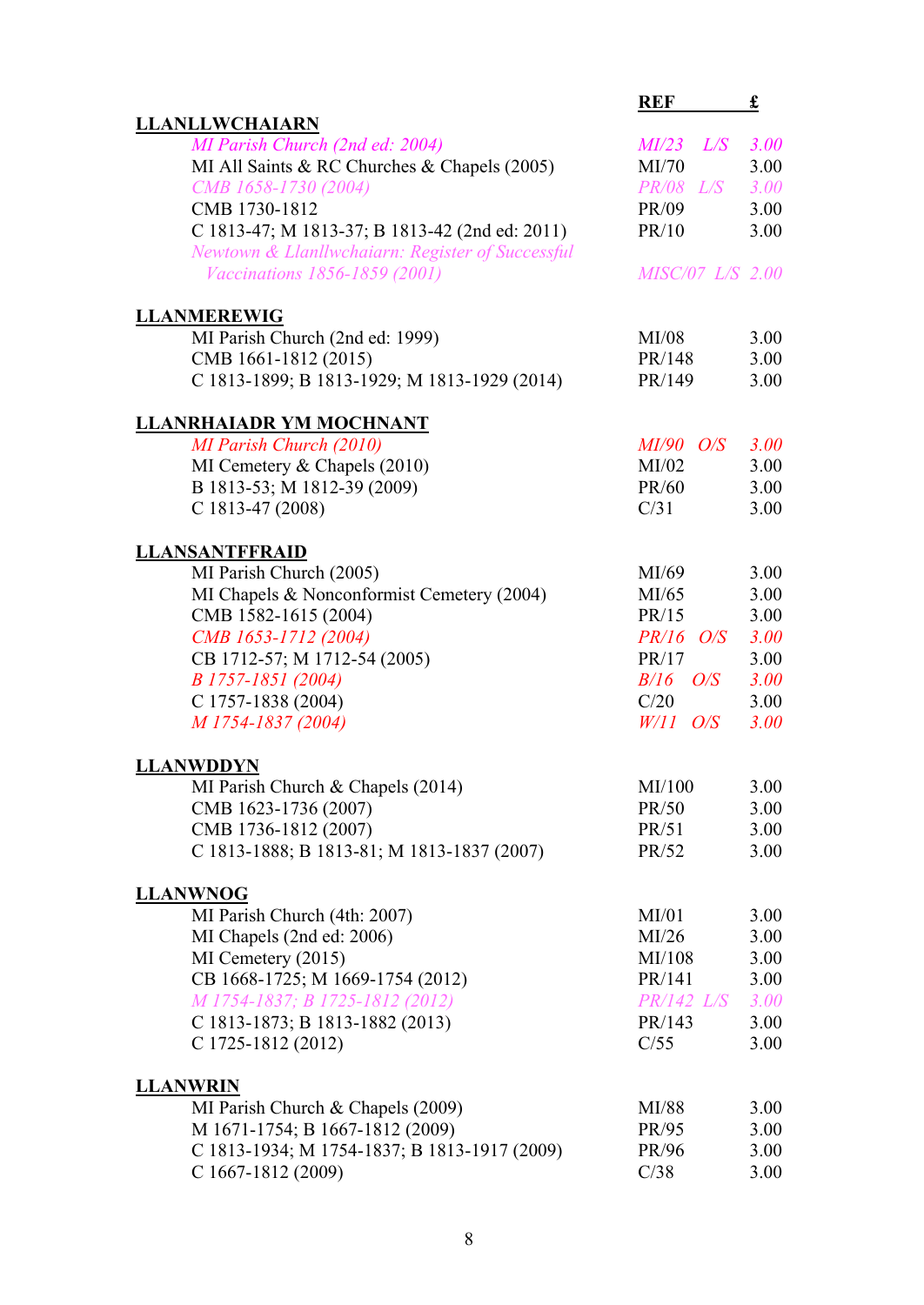|                                                | <b>REF</b>       | <u>£</u>    |
|------------------------------------------------|------------------|-------------|
| <b>LLANWYDDELAN</b>                            |                  |             |
| MI Parish Church & Adfa Chapel (2nd ed: 2008)  | MI/61            | 3.00        |
| CB 1662-1812 (2012)                            | PR/78            | 3.00        |
| C 1813-1944; M 1662-1838; B 1813-1993 (2011)   | PR/79            | 3.00        |
| <b>LLANYMYNECH</b>                             |                  |             |
| MI Parish Church (2006)                        | MI/73            | 3.00        |
| MI Cemetery & Chapels (2006)                   | MI/74            | 3.00        |
| <b>LLWYDIARTH</b>                              |                  |             |
| MI Parish Church & Chapel (2013)               | <i>MI/98 L/S</i> | <b>3.00</b> |
| <b>LYDHAM</b>                                  |                  |             |
| MI Parish Church & Chapel (2008)               | MI/80            | 3.00        |
| CMB 1597-1754 (2015)                           | PR/157           | 3.00        |
| CB 1755-1812; M 1755-1837; Bn 1755-1978 (2018) | PR/164           | 3.00        |
| C 1813-1980; B 1813-1981 (2019)                | PR/165           | 3.00        |
| <b>MACHYNLLETH</b>                             |                  |             |
| MI Parish Church (2009)                        | MI/89            | 3.00        |
| MI Church Cemetery & Chapels (2011)            | MI/96            | 3.00        |
| MI Nonconformist Cemetery: Blocks A-E (2018)   | MI/116           | 5.00        |
| MI Nonconformist Cemetery: Blocks F-J (2018)   | MI/117           | 5.00        |
| MI Nonconformist Cemetery: Blocks L-Q (2018)   | MI/118           | 5.00        |
| M 1666-1754; B 1662-1782 (2009)                | PR/88            | 3.00        |
| C 1782-1812; M 1754-1782 (2009)                | PR/89            | 3.00        |
| M 1782-1837; B 1782-1812 (2009)                | PR/90            | 3.00        |
| C 1813-1889; B 1813-1848 (2009)                | PR/91            | 3.00        |
| C 1662-1782 (2009)                             | C/36             | 3.00        |
| C 1740-1782 (2009)                             | C/37             | 3.00        |
| <b>MAINSTONE</b>                               |                  |             |
| MI Parish Church & Chapel (2008)               | MI/81            | 3.00        |
| CMB 1590-1663/4 (2016)                         | PR/137           | 3.00        |
| CMB 1664-1720/1 (2018)                         | PR/138           | 5.00        |
| CMB 1721-1812 (2019)                           | PR/139           | 5.00        |
| C 1813-2006; M 1813-37; B 1813-2007 (2019)     | PR/140           | 5.00        |
| M 1837-1956; Banns 1838-2005 (2015)            | W/16             | 3.00        |
| <b>MALLWYD</b>                                 |                  |             |
| MI Parish Church, Cemetery & Chapel (2015)     | MI/107           | 3.00        |
| MI Aberangell Chapels (2017)                   | MI/111           | 3.00        |
| MI Dinas Mawddwy Cemetery & Chapels            | MI/122           | 9.00        |
| <b>MANAFON</b>                                 |                  |             |
| MI Parish Church & Chapel                      | $MI/10$ O/S      | 3.00        |
| CMB 1596-1719 (2012)                           | PR/73            | 3.00        |
| CB 1719-1812; M 1719-1754 (2011)               | PR/74            | 3.00        |
| C 1813-1891; M 1754-1838; B 1813-1930 &        |                  |             |
| New Mills, Beulah Chapel C 1810-1908 (2011)    | PR/75            | 3.00        |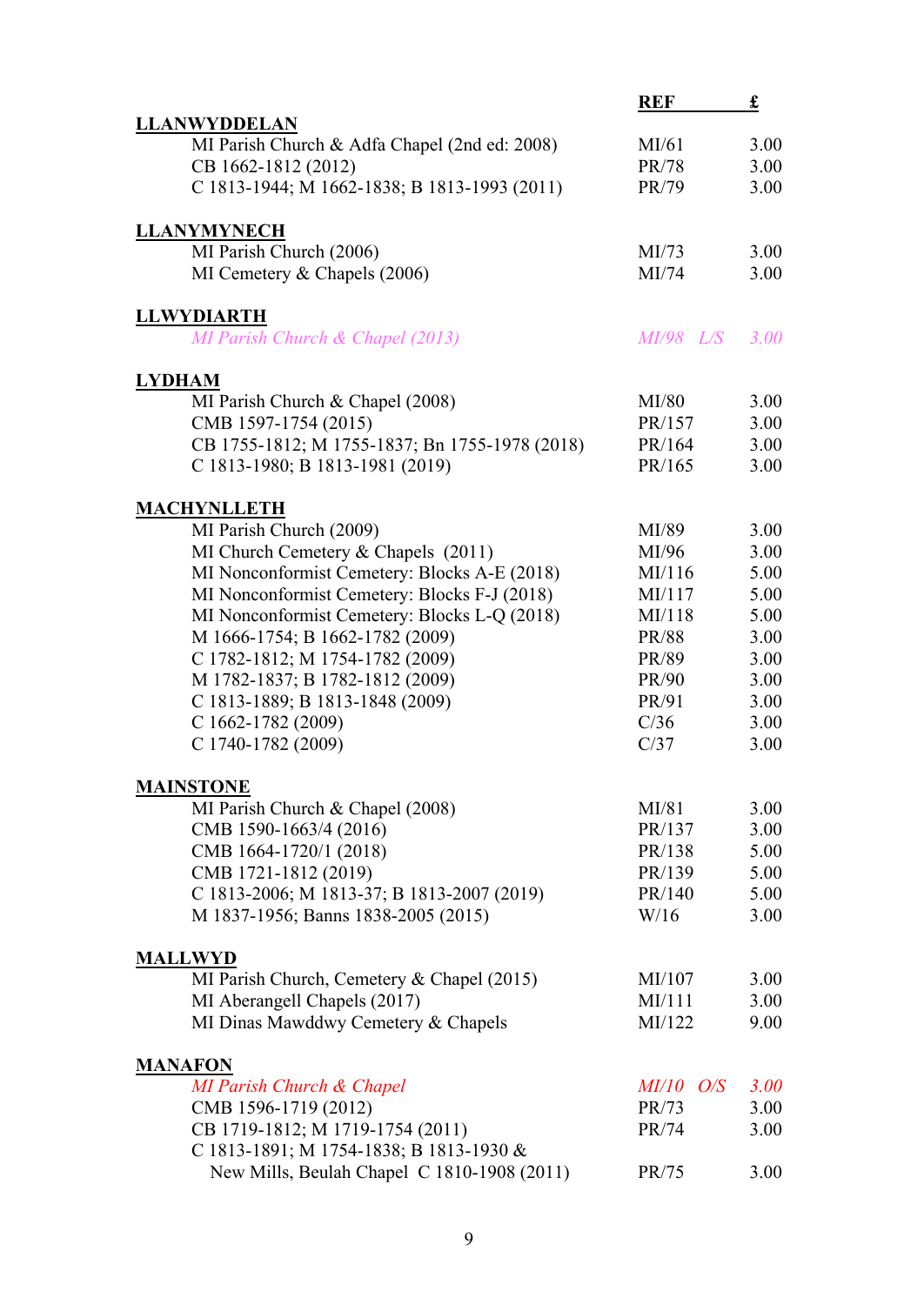|                                                  | <b>REF</b>    | £           |
|--------------------------------------------------|---------------|-------------|
| <b>MEIFOD</b>                                    |               |             |
| MI Chapels (2003)                                | $MI/63$ $O/S$ | <b>3.00</b> |
| MI Parish Church (2007)                          | MI/75         | 3.00        |
| CMB 1597-1648 (2nd ed: 2014)                     | PR/05         | 3.00        |
| CMB 1649-1675 (2nd ed: 2007)                     | PR/06         | 3.00        |
| CMB 1675-1702 (2nd ed: 2013)                     | PR/07         | 3.00        |
| C 1702-1760 (2nd ed: 2004)                       | C/16          | 3.00        |
| C 1761-1812 (2nd ed: 2006)                       | C/17          | 3.00        |
| $C1815-1880(2005)$                               | $C/18$ $O/S$  | <b>3.00</b> |
| Main Independent Chapel C 1821-37 (2nd ed: 2005) | C/06<br>O/S   | 3.00        |
| M 1702-1837 (2nd ed: 2006)                       | W/10          | 3.00        |
| B 1702-1812 (2nd ed: 2013)                       | B/14          | 3.00        |
| B 1813-1870 (2nd ed: 2007)                       | $B/15$ $O/S$  | 3.00        |
| <b>MIDDLETON IN CHIRBURY</b>                     |               |             |
| MI Parish Church (2016)                          | MI/110        | 3.00        |
| C 1846-1895; M 1846-1970; B 1847-1972 (2016)     | PR/136        | 3.00        |
| C 1896-2016                                      | C/64          | 5.00        |
| <b>MIDDLETOWN</b>                                |               |             |
| MI Parish Church and Chapel (2010)               | MI/91         | 3.00        |
| <b>MOCHDRE</b>                                   |               |             |
| MI Parish Church & Chapels (2002)                | $MI/52$ $L/S$ | 3.00        |
| CMB 1682-1764 (2nd ed: 2005)                     | $PR/01$ $L/S$ | <b>3.00</b> |
| CB 1765-1812; M 1764-1783 (2nd ed: 2004)         | PR/02         | 3.00        |
| C 1813-1866 (2nd ed: 2002)                       | C/03          | 3.00        |
| C 1866-1993 (2nd ed: 2002)                       | C/04          | 3.00        |
| M 1783-1812 (2nd ed: 2003)                       | W/01          | 3.00        |
| M 1813-1837 (2nd ed: 2003)                       | W/02          | 3.00        |
| M 1838-1970 (2nd ed: 2003)                       | W/03          | 3.00        |
| Banns 1824-1976 (2nd ed: 2001)                   | W/04          | 3.00        |
| B 1813-1878 (2nd ed: 2002)                       | B/01          | 3.00        |
| B 1878-1993 (2nd ed: 2001)                       | B/02          | 3.00        |
| <b>MONTGOMERY</b>                                |               |             |
| MI Parish Church & Chapels (2004)                | <i>MI/06</i>  | $O/S$ 3.00  |
| $MI$ Cemetery $(2015)$                           | MI/106        | 3.00        |
| CB 1574-1687 (2nd ed: 2014)                      | PR/144        | 3.00        |
| CB 1687-1742; M 1575-1754 (2015)                 | PR/145        | 3.00        |
| CB 1743-1812 (2015)                              | PR/146        | 3.00        |
| M 1813-1837; B 1813-1850 (2015)                  | PR/147        | 3.00        |
| $C$ 1813-1880 (2013)                             | C/56          | 3.00        |
| M 1754-1812 (2007)                               | $W/12$ O/S    | 3.00        |

#### **NEW MILLS** see Manafon, Beulah Chapel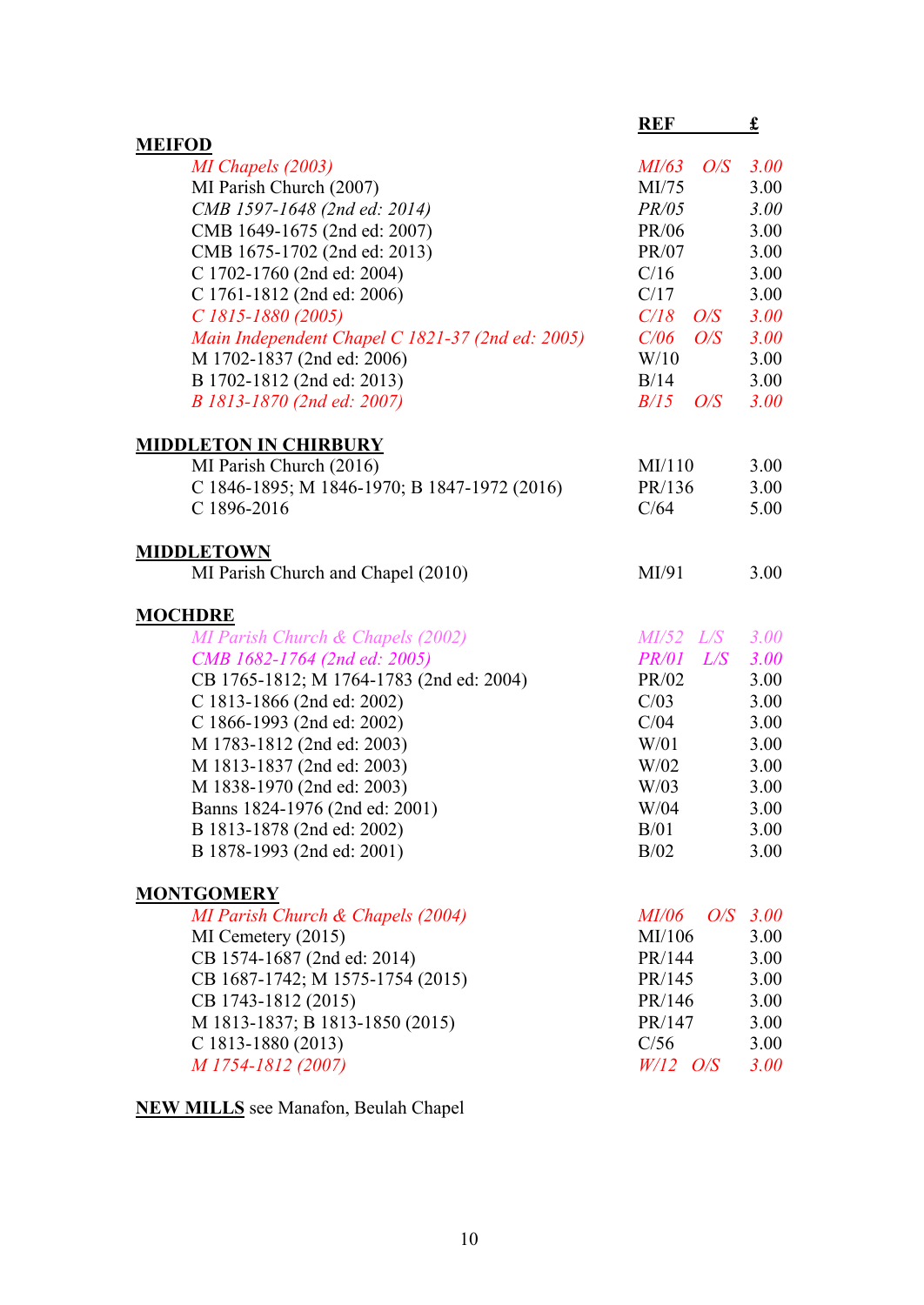|                                                                                 | <b>REF</b>         | £    |
|---------------------------------------------------------------------------------|--------------------|------|
| <b>NEWTOWN</b>                                                                  |                    |      |
| MI St David's Church (2nd ed: 2002)                                             | MI/04              | 3.00 |
| MI St Mary's Church & Chapels (2nd ed: 1998)                                    | MI/05              | 3.00 |
| MI Cemetery: Blocks 1-4 (2016)                                                  | MI/102             | 5.00 |
| MI Cemetery: Blocks 5-9 (2016)                                                  | MI 103             | 5.00 |
| MI Cemetery: Blocks 10-14 (1015)                                                | MI/104             | 5.00 |
| MI Cemetery: Blocks 15-20, E, SE, SW, W (2012)                                  | MI/105             | 5.00 |
| CMB 1660-1735 (2006)                                                            | PR/28              | 3.00 |
| B 1735-1812; M 1735-1754 (2nd ed: 2016)                                         | PR/29              | 3.00 |
| C 1813-1839 (2nd ed: 2007)                                                      | C/14               | 3.00 |
| Independent Church C 1820-57 (1996)                                             | $C/01$ $L/S$       | 3.00 |
| Welsh Calv. Meth. C 1812-1868 (2nd ed: 2007)                                    | C/05               | 3.00 |
| Wesleyan Church C 1799-1837 (1998)                                              | $C/02$ $O/S$       | 3.00 |
| $C1735 - 1812(2005)$                                                            | $C/23$ $O/S$       | 3.00 |
| M 1754-1837 (2007)                                                              | W/13               | 3.00 |
| B 1813-1859 (2007)                                                              | B/17               | 3.00 |
| Ind. Church Attendance Registers 1840-1871 (1997)                               | MISC/03            | 2.00 |
| Memories of Bernice Roberts (1999)                                              | MISC/06            | 2.00 |
|                                                                                 |                    |      |
| <b>PENEGOES</b>                                                                 |                    |      |
| MI Parish Church (2009)                                                         | MI/86              | 3.00 |
| MI Chapels (2009)                                                               | <i>MI/87</i> L/S   | 3.00 |
| CB 1662-1812 (2009)                                                             | PR/97              | 3.00 |
| C 1813-1949; M 1667-1837; B 1813-69 (2009)                                      | PR/98              | 3.00 |
| <b>PENNANT MELANGELL</b> - see Llangynog, St Melangell, and Llangynog & Pennant |                    |      |
| <b>PENRHOS</b>                                                                  |                    |      |
| MI Parish Church (2008)                                                         | MI/82              | 3.00 |
| C 1695-1846; M 1701-1754; B 1695-1845 (2009)                                    | PR/64              | 3.00 |
|                                                                                 |                    |      |
| <b>PENSTROWED</b>                                                               |                    |      |
| MI Parish Church (2nd ed: 1999)                                                 | MI/09              | 3.00 |
| C 1628-1939; M 1632-1837; B 1628-1950 (2010)                                    | PR/36              | 3.00 |
|                                                                                 |                    |      |
| <b>PONTROBERT</b>                                                               |                    |      |
| MI Parish Church & Chapels (2006)                                               | MI/72              | 3.00 |
| <b>POOL QUAY</b>                                                                |                    |      |
| MI Parish Church (2000)                                                         | $MI/36$ $L/S$ 3.00 |      |
|                                                                                 |                    |      |

| MI Parish Church, Chapel & Cemetery (2004)   | MI/66                  | 3.00 |
|----------------------------------------------|------------------------|------|
| C 1860-2001; B 1860-2002; M 1861-1971 (2014) | <i>PR/135 L/S 3.00</i> |      |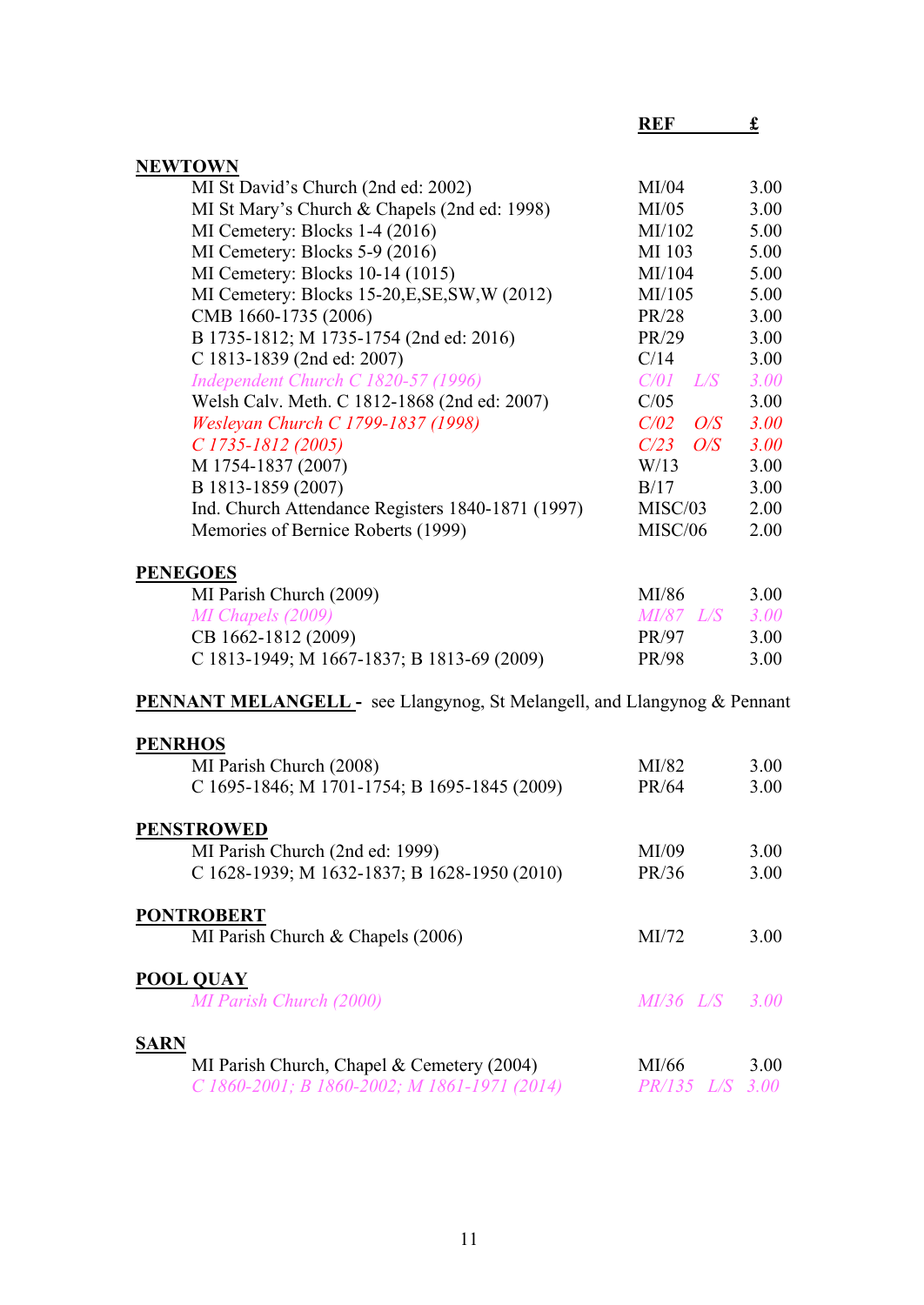|                                                             | <b>REF</b>          | £           |
|-------------------------------------------------------------|---------------------|-------------|
| <b>SNEAD</b>                                                |                     |             |
| MI Parish Church (2004)                                     | MI/68               | 3.00        |
| C 1618-1812; M 1669-1802; B 1666-1812 (2012)                | PR/124              | 3.00        |
| C 1813-1988; M 1813-1955; B 1813-1994 (2011)                | PR/125              | 3.00        |
| <b>TREFEGLWYS</b>                                           |                     |             |
| MI Gleinant Chapel & cemetery (2003)                        | $M156$ O/S          | 3.00        |
| MI Parish Church (2nd ed: 2010)                             | MI/60               | 3.00        |
| MI Llawryglyn Chapels & Cemetery (2nd ed: 2010)             | MI/71               | 3.00        |
| MI Staylittle Chapels (2010)                                | $MI/92$ O/S         | 3.00        |
| C 1623-1723; M 1660-1722; B 1632-1722 (2010)                | PR/103              | 3.00        |
| M 1723-1836; B 1723-1846 (2011)                             | PR/104              | 3.00        |
| $C$ 1723-1798 (2011)                                        | C/43                | 3.00        |
| C 1799-1856 (2011)                                          | C/44                | 3.00        |
| <b>TREGYNON</b>                                             |                     |             |
| MI Parish Church & Chapels                                  | $MI/13$ $O/S$       | <b>3.00</b> |
| CMB 1664-1753 (2012)                                        | PR/82               | 3.00        |
| CMB 1753-1812 (2011)                                        | PR/83               | 3.00        |
| C 1813-91; M 1813-38; B 1813-72 (2011)                      | PR/84               | 3.00        |
| Register of Successful Vaccinations 1880-1882 (2002)        | MISC/08             | 2.00        |
| <b>TRELYSTAN</b>                                            |                     |             |
| MI Parish Church (2000)                                     | MI/48               | 3.00        |
| CMB 1647-1717 (2013)                                        | $PR/155$ $L/S$ 3.00 |             |
| CB 1717-1814; M 1717-1796 (2014)                            | PR/156              | 3.00        |
| $C$ 1815-1960 (2017)                                        | C/60                | 3.00        |
| M 1815-1955 (2014)                                          | W/17                | 3.00        |
| <b>WELSHPOOL</b>                                            |                     |             |
| MI St Mary's Parish Church (2nd ed: 2002)                   | $MI/20$ $O/S$ 3.00  |             |
| MI Christ Church (2nd ed: 2001)                             | $MI/21$ $L/S$       | 3.00        |
| MI The Croft & Chapels (2nd ed: 2004)                       | MI/30               | 3.00        |
| MI Maesgwastad Cemetery: Sections A,B,C,F,H,J (2019)        | MI/119              | 5.00        |
| MI Maesgwastad Cemetery: Sections D,E,G,K,L,M (2019) MI/120 |                     | 5.00        |
| C 1634-1701 (2nd ed: 2004)                                  | C/08                | 3.00        |
| $C1701-1736(2002)$                                          | C/09<br>L/S         | <b>3.00</b> |
| C 1736-1772 (2nd ed: 2011)                                  | C/10                | 3.00        |
| C 1772-1812 (2nd ed: 2008)                                  | C/11                | 3.00        |
| C 1813-1837 (2nd ed: 2008)                                  | C/12                | 3.00        |
| C 1838-1861 (2nd ed: 2010)                                  | C/13                | 3.00        |
| M 1634-1754 (2nd ed: 2004)                                  | W/05                | 3.00        |
| M 1754-1782 (2nd ed: 2010)                                  | W/06                | 3.00        |
| M 1782-1812 (2nd ed: 2010)                                  | W/07                | 3.00        |
| M 1813-1837 (2nd ed: 2008)                                  | W/08                | 3.00        |
| B 1634-1701 (2002)                                          | $B/08$ O/S          | 3.00        |
| B 1701-1735 (2003)                                          | <i>B/09</i><br>O/S  | 3.00        |
| B 1735-1782 (2002)                                          | $B/10$ $0/S$        | <b>3.00</b> |
| B 1782-1812 (2003)                                          | $B/11$ $O/S$        | <b>3.00</b> |
| B 1813-1842 (2nd ed: 2010)                                  | B/12                | 3.00        |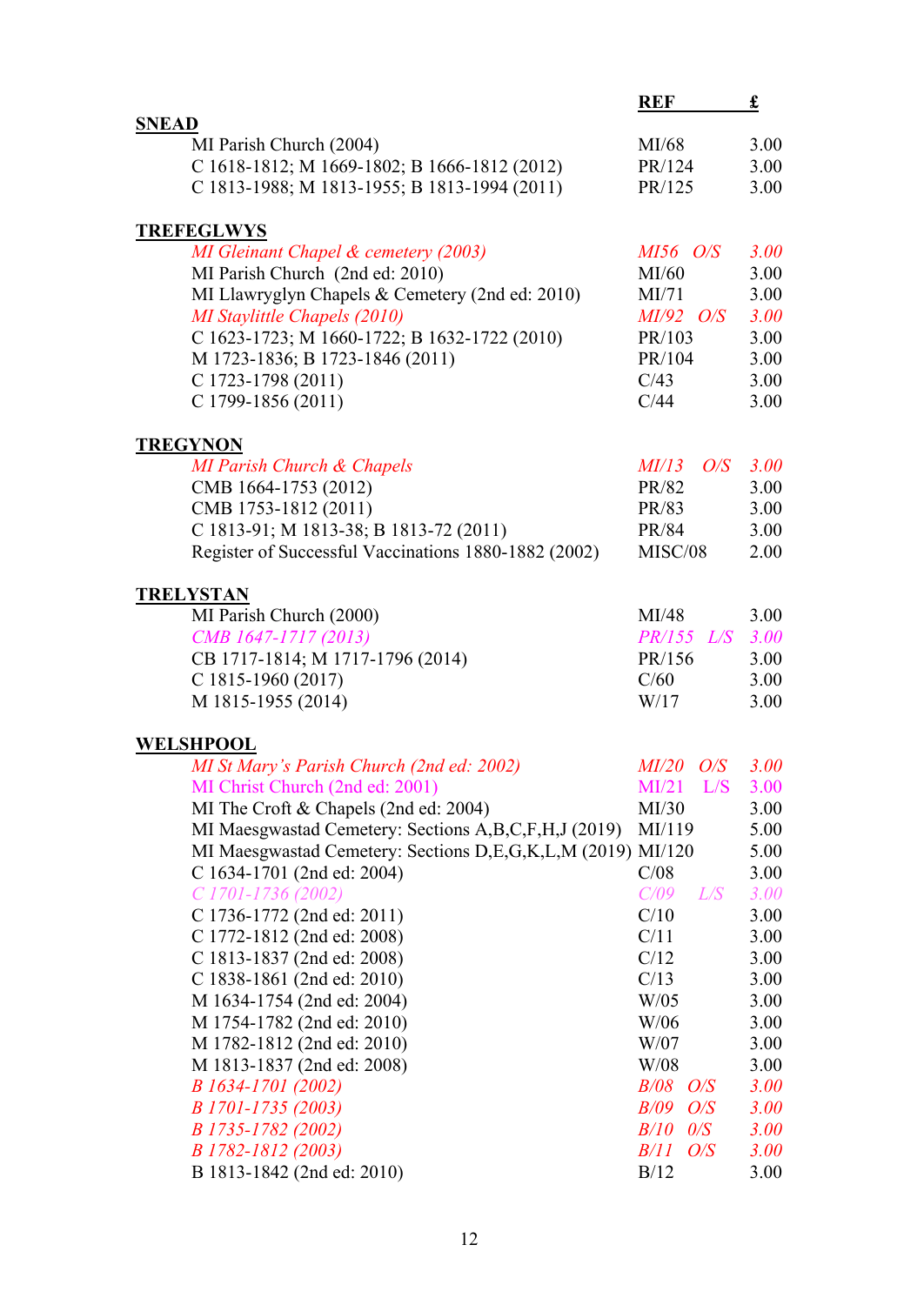| <b>REF</b> |       |
|------------|-------|
|            |       |
| MI/121     | 10.00 |
| PR/166     | 10.00 |
| PR/167     | 9.00  |
| PR/168     | 9.00  |
| PR/169     | 8.00  |
| PR/170     | 9.00  |
|            |       |
| PR/171     | 10.00 |
| PR/172     | 5.00  |
| W/26       | 9.00  |
| W/27       | 9.00  |
| W/28       | 6.00  |
|            |       |

## **MANORIAL RECORDS**

| Bausley Court Rolls 1371-1380                            | MAN/01                 | 7.00  |
|----------------------------------------------------------|------------------------|-------|
| Bausley Court Rolls 1418-1431                            | MAN/02                 | 7.00  |
| Bausley Court Rolls 1432-1533                            | <b>MAN/03 L/S 7.00</b> |       |
| Kerry Court Rolls 1335-1533                              | MAN/04                 | 9.00  |
| Overgorther (Forden, Churchstoke, etc) Court Rolls       | MAN/05                 | 8.00  |
| Carreghova Court Rolls 1357-1370 &                       |                        |       |
| Carreghova Lay Subsidy 1293                              | <b>MAN/06</b>          | 10.00 |
| <b>MISCELLANEOUS</b>                                     |                        |       |
| 1546 General & Espeial Musters of Montgomeryshire (2012) | MISC/14                | 3.00  |
| Genealogical Bibliography (2013)                         | MISC/13                | 5.00  |
| Hearth Tax of Montgomeryshire 1664-5 (2008)              | MISC/11                | 3.00  |
| Hearth Tax of Montgomeryshire 1664-5 Index (2008)        | MISC/12                | 3.00  |
| Index to Record Vols 1-50 $(3^{rd}$ Ed 2014)             | MISC/09                | 2.00  |
| A John Rhydderch Pedigree Book (2013)                    | MISC/15                | 5.00  |
| Montgomeryshire Book of Remembrance (2007)               | MISC/10                | 2.00  |
| War Diary of James G Jones (1998)                        | MISC/04                | 2.00  |
| Morris Bebb Bowen's 1848 Diary to Australia edited       |                        |       |
| by David Peate                                           | MISC/16                | 6.00  |
| Selected Tales of Emigrants from Montgomeryshire         |                        |       |
| by David Peate                                           | MISC/17                | 8.00  |
| Presbyterian Churches by David Price                     | MISC/18                | 10.00 |
| Montgomeryshire Miscellany                               | MISC/19                | 8.00  |
|                                                          |                        |       |